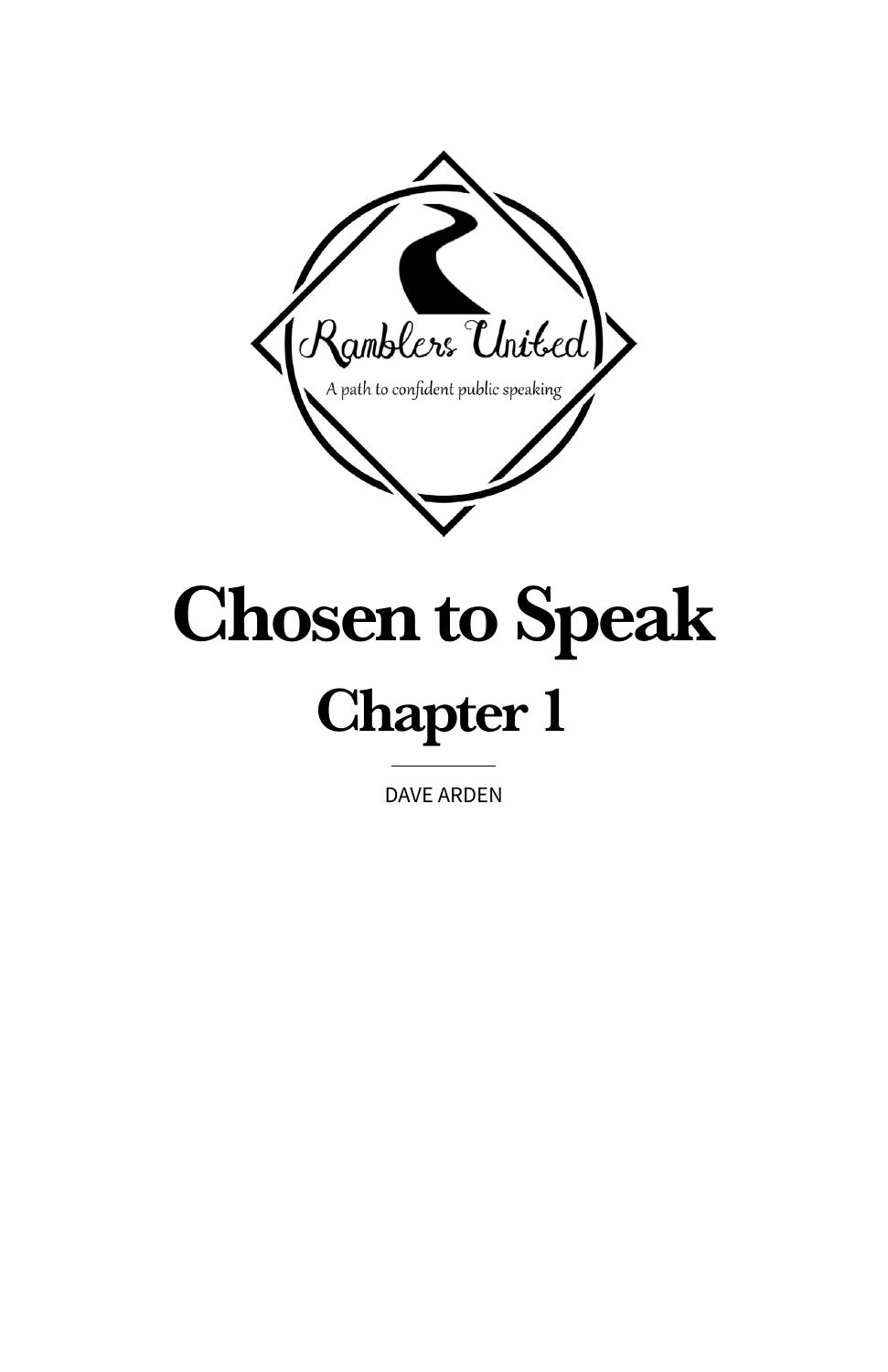### Chapter 1: Jambalaya Lingo

People are not generally born with jumbled speaking patterns. Newborns communicate in many ways without even uttering a word. Cries for dinner and burps when full usually send a clear and true message.

But then something goes haywire.

Somewhere on the way the tongue is tied into knots of nots. As in, others are **knot** understanding. Others are **knot** on the same page. Communication is fractured and breaks down as the words do **knot** make sense.

*Welcome to my jungle.*

Tongue tied.

Stutterers are us…us…us.

The plane. Lands. In the water.

I don't remember how old I was when I recognized that I had a problem speaking. But over time I realized that my spoken words were not rolling out smoothly like icing on a velvet cake. Rather, my words came flying often like a haphazard pepper spray.

"Can you repeat that?"

"Pardon me?"

"Say what?"

I've heard it not once, not a hundred times, but thousands of times. On average, it's about 3 times a week. Sometimes I hear it 2 or 3 times a day.

Good first impressions are difficult to make when people struggle to understand. Relationships are weakened when there are communication gaps. Sharing and revealing our feelings is what helps us to grow in intimacy. Yet how can we communicate the innermost feelings of our hearts when we are held hostage by the tyranny of our tongue?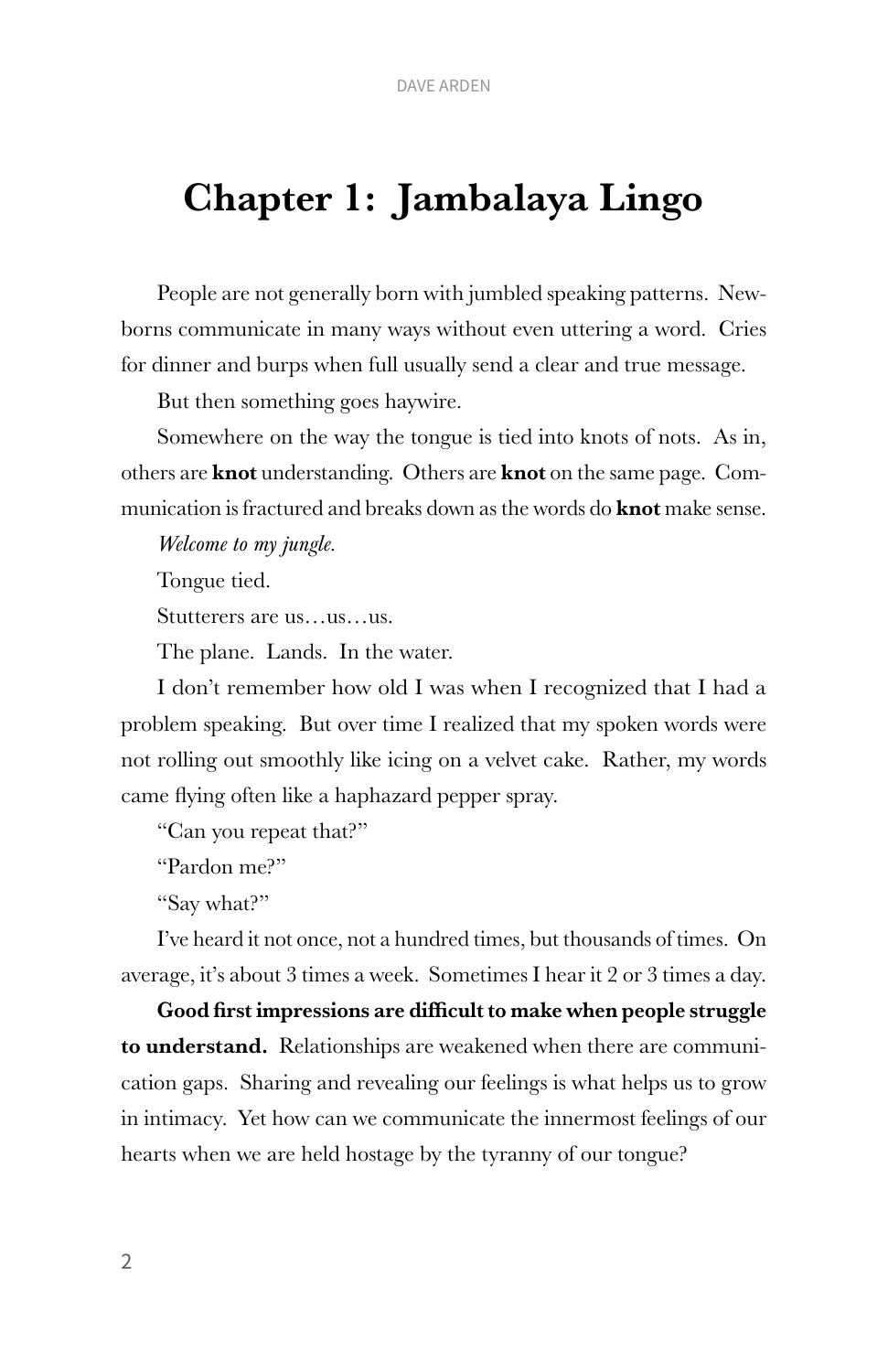#### The Opportunity Behind the Torqued Tongue

By God's grace, however, I've learned to survive and to override these heartaches. I have developed a way to connect with people and thrive relationally as "utterly" flawed as I have been. Weaknesses are part of what it means to be human and helping people to excel past them has become The Great Opportunity to serve others and give true support.

More than just overcoming these speaking hurdles, this story is about the struggle to build character, to renovate our attitudes, to inspire vision, and to make an impact despite such flaws. More than just developing the speaker, the vision is to develop the leader who speaks.

The choice is straight-up: To maintain the status quo or to face the hurdles and work to overcome them. Stay the same or move forward.

The challenges of public speaking have been long been regarded as mankind's greatest fear. Getting in front of people to speak at a wedding, or at a gathering, or give a basic business presentation is an obstacle for many that is too high to climb.

Getting out in front of others is a test of character. Every hesitation is exposed out before the glaring eye of the listener.

Are you deterred from sharing your dreams and visions this way? Are you going to allow these snags to continue to sag your goals?

Or, are you ready for a change?

Do. Not. Stop. Reading. Now.

#### Lad on the Launch Pad

The problems communicating with others started in my early childhood. Multiple ear infections led to a specialist putting drainage tubes in my ears.

When the ears are infected and inflamed, sounds arrive as if one were hearing under water.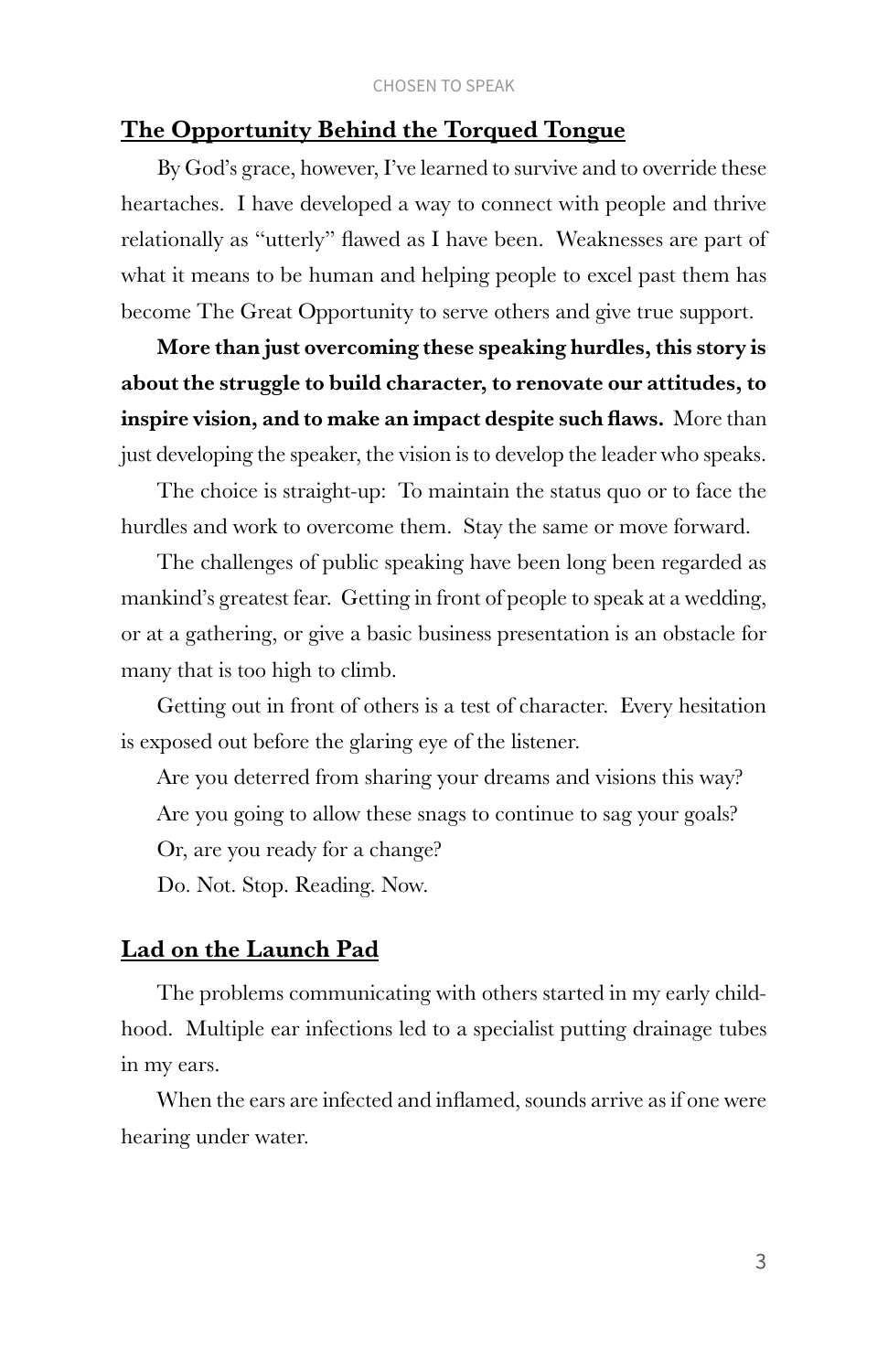#### DAVE ARDEN

So then I needed speech therapy in early childhood as well. The humbling reality is that '*The Struggle'* has been a part of the story from the very beginning.

Solid speaking truly comes as the result of solid listening.

I was under water in more ways than one.

Searching upward for air.

#### The Rambling Youth Becomes a Rambling Man

The struggle is to mumble.

And to mumble is to stumble.

That is, the mouth is prone to garble and to ramble.

*Have you mangled your words so badly that instead of "sticking the landing" (like the elegant gymnast coming off the parallel bars), the "landing" sticks you?*

The origin of the word "garble" refers to a type of sieve that was used to sift spices centuries ago. The idea of "garbling" is that words are being sifted out as through a strainer/sieve so that the listener has to piece back together or to rearrange the order for the words to make sense. The word "garbling" even sounds like what it is.

Broken words lead to broken conversations.

Jumbled conversations lead to jumbled relationships.

Conversely, vivid and impactful words create the kind of word portraits that motivate, inspire, and challenge.

#### Will Speak for Food

At 24 years of age I stepped up to the platform seeking to acquire my first position as a pastor in a small church in Central Texas.

Sure, I had spoken publicly a few times at church before, but nothing quite prepared me for standing in front of a small church to speak—knowing that my future work with them somehow depended on it.

Just married two months earlier, I really needed a job to start providing for a family that I was just getting started.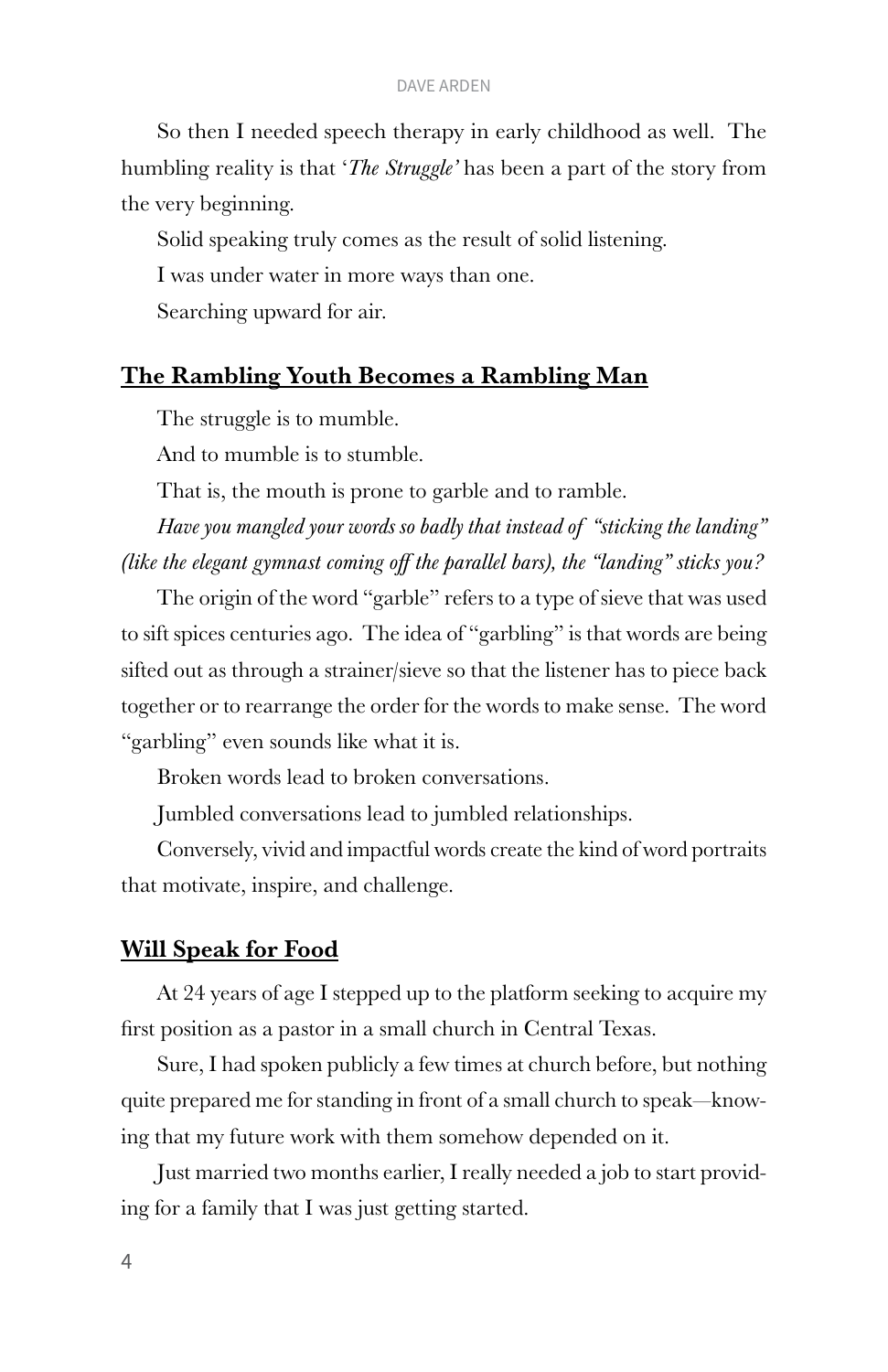#### *Will preach for food.*

Added to this, when I became nervous my rate of speech accelerated like putting gasoline to a blaze.

Step up to the platform and step into the future.

What followed next could only be called a "communi-catastrophe."

Some people speak like silk or lift their words ever so smoothly like a flute.

Not me.

I sprayed out words for 35 minutes like a cock-eyed sprinkler head spattering a sputter of spew. The pace was particularly blistering.

*But there are no speed records or gold medals given in moments like these.*

After I spoke that morning, the pastor search team met up with my patient wife and me and responded to us.

They. Were. Not. Impressed.

"We understood about every third word," one of the old guard said.

This is the like the golfer shanking the ball into the wrong fairway. He may eventually find the ball, but the impact is lost.

Nevertheless, by God's grace the church did not have a lot of options back then, so they called me as their pastor anyway.

*Why would the Lord call somebody into speaking ministry who has so much trouble in this arena?*

Grace. (That's for starters anyway.) Despite rattling tongues and brash fears, the good Lord gives grace over and over again.

Chosen to Speak is the reality that our calling is forged in fire.

*Call it Grace with a capital G.*

Undeserved favor and blessing.

Just like a good father wants to spend time with his children, so our Father likes to spend time with us.

It's still a mystery really though—Jesus, could you just find somebody else?

This moment in the spotlight is what brings our spots to light.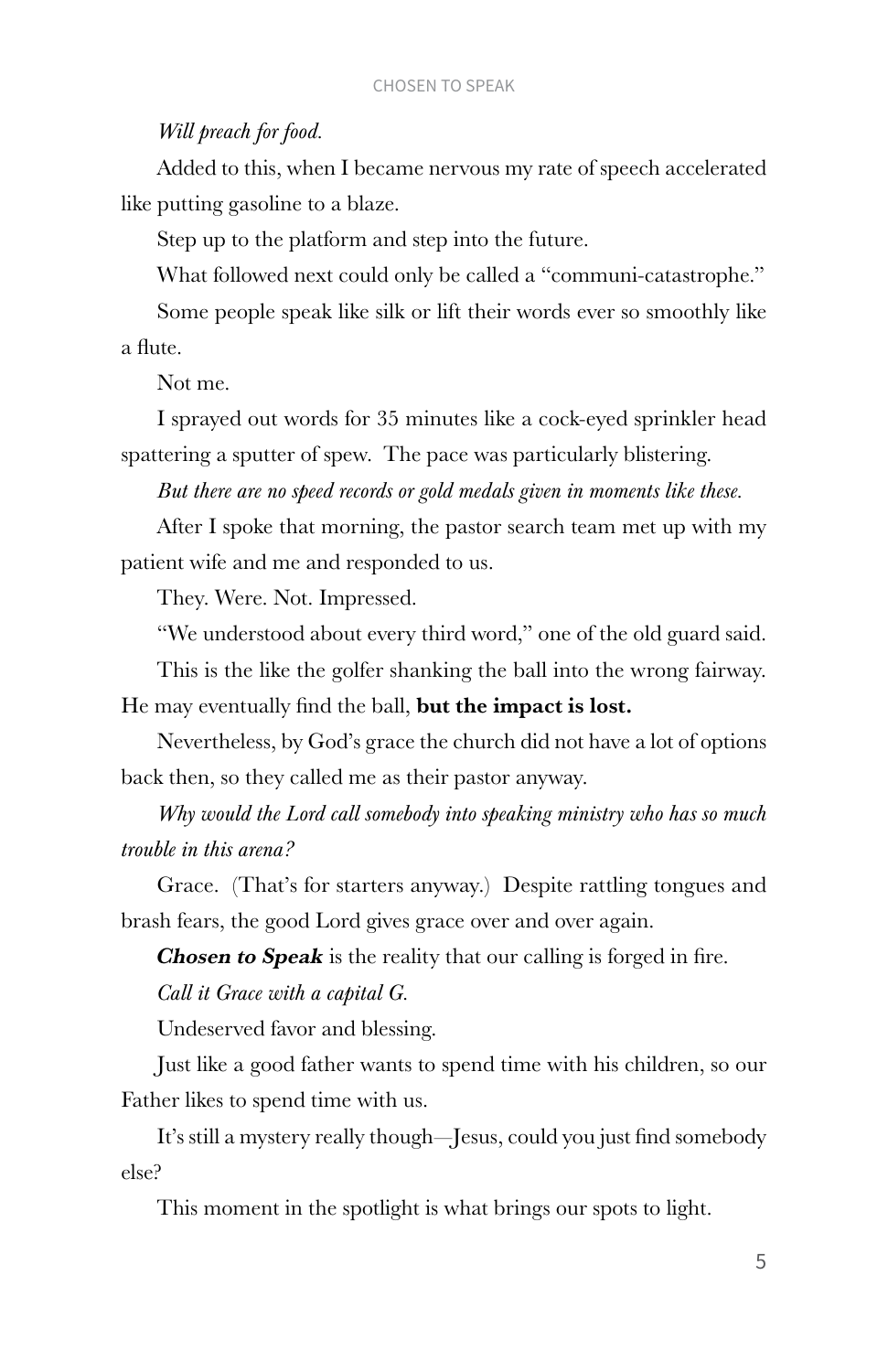#### DAVE ARDEN

Keeping a positive voice matters because this voice of ours is what connects us to ourselves, to others around us, and even to our God.

Finding and sharing our voice is part of how we find our significance and find where we fit. Try binding the hands of an expressive gentleman whose custom is communicating with vibrant body language. Try stifling the passionate lips that love to serenade a lover. Bind up the delicate fingers of the master flutist and watch those dynamic dreams diminish.

However, when we sit in the lap of a powerful Father who loves to dream, to create, nothing can slow us down.

Where we see limitations, faith sees opportunity.

#### "The Butt" of Being Poked Fun of

Speech problems are difficult to hide.

There's only so long you can make eye contact or show "body language" to somebody before having to actually speak.

People have responded to this over the years in a range of ways. On the lighter side, many have chosen to poke fun or even be playful. Usually, this comes in the form of a jesting, jovial type of "knock" at the speed of communication. I mean, there are some plus sides, right? For example, people are generally in a hurry to pray before they have dinner. So, it makes sense to ask the guy who speaks at the speed of sound to bless the food.

#### *Let's dig in people.*

Others have just stared at me, and I've needed my daughter to translate. In 2018, I approached the counter server taking our order at Panera Bread and simply asked, "How's-yer-day-goin?" (This came across as one word.)

The server just stared at me a minute and looked at my daughter for a reply. She had no idea what I just said. It's that blank "deer in the headlights" look.

My daughter had to translate for me.

Yet for others, this is just the type of behavior they can pounce on.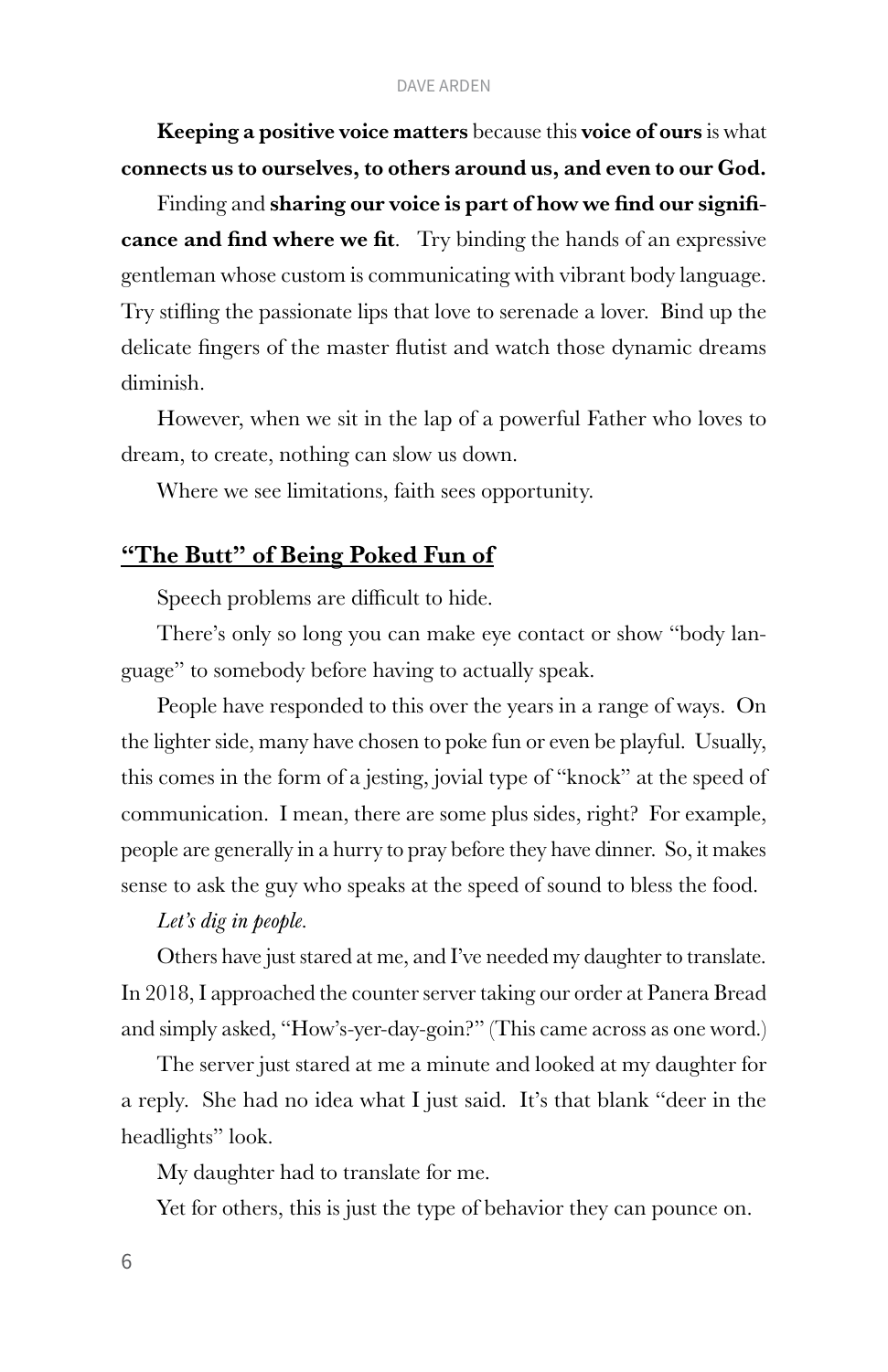Some have tried to fix me.

Others have tried to nix me.

And somewhere after hearing even the playful barbs a hundred times this ceases to become funny anymore. Rather, it stings and at times is hurtful.

Some people have even used this weakness and insecurity to malign me, discourage me, or undermine my leadership or my influence. Oh yes, I have had people "write me off for speaking" more times than I can count.

And yet when other people write us off, I am encouraged that the story is not yet complete. By God's grace, He has given us His Word to write upon our lives. His last words about you have not yet been spoken.

A new chapter is about to be composed.

So, let's be composed.

So that we can do some composing of our own.

Follow me?

#### The Plot Thickens

Life became more complicated when Jesus revealed a call on my life to serve in leading and teaching a church flock.

What sense of humor does the Lord have calling someone into the speaking ministry and into teaching who really struggles to find rhythm?

To quote the leader of the Hebrews, Moses himself:

Please, Lord, I have never been eloquent, neither recently nor in time past, nor since You have spoken to Your servant; for I am slow of speech and slow of tongue. (Exodus 4:10)

In this study, we will be looking through the story of Moses' early ministry to identify the Biblical pattern of principles for renovating our communication skills.

The theme verse of our **Ramblers United** organization is Exodus 4:11–12: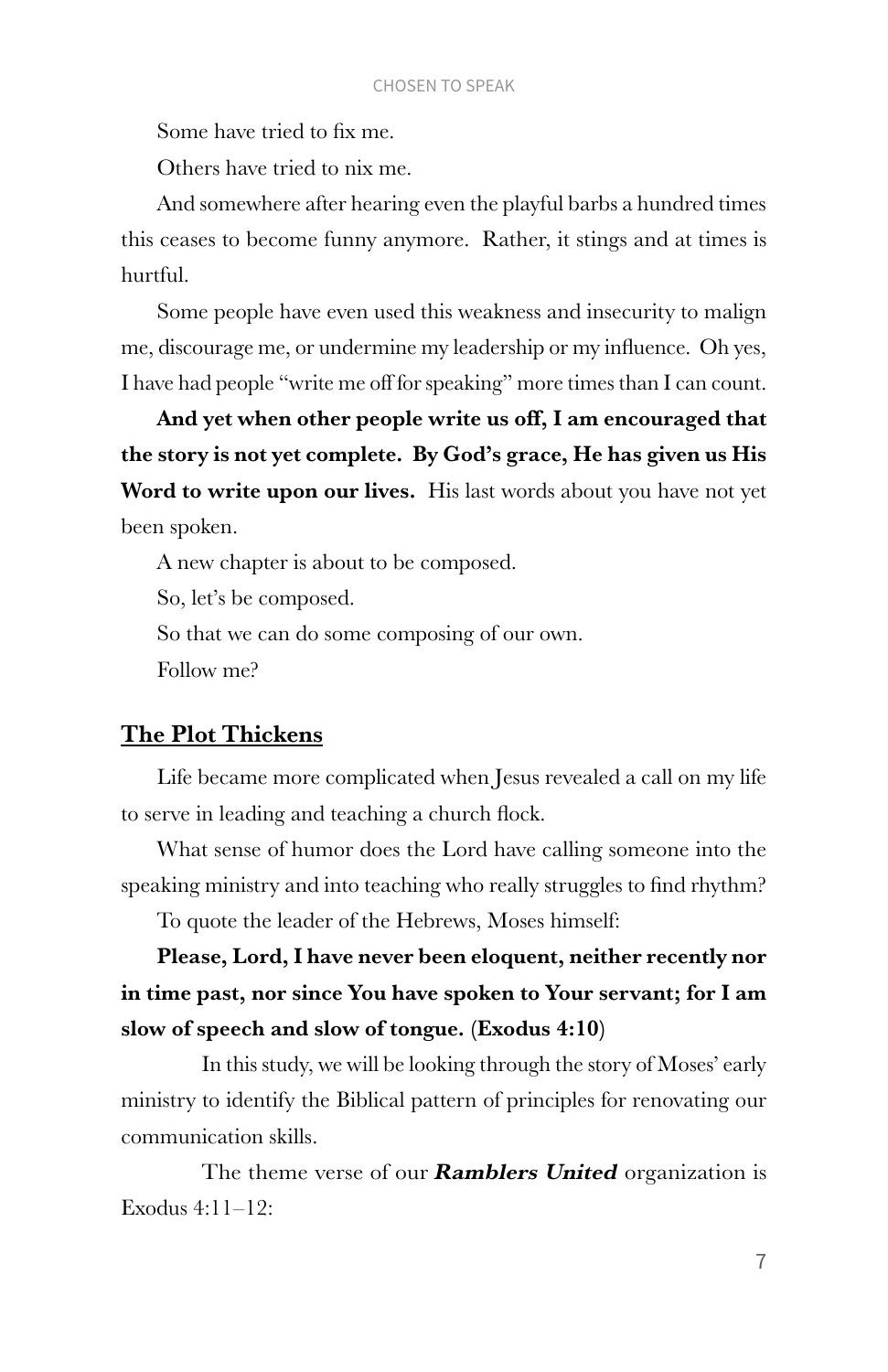The Lord said to him, "Who has made man's mouth? Or who makes him mute or deaf, or seeing or blind? Is it not I, the Lord? Now then go, and I, even I, will be with your mouth, and teach you what you are to say."

#### Not Alone

Another mystery to me is why the Lord does not snap his fingers or touch my tongue and instantaneously make me a "normal talker."

Certainly that would *seem* to be the most natural approach—or at least the easiest. Yet, any radical cure bypasses the opportunity to grow in faith, in character, and in leadership.

Thank Heaven God has chosen to use others to come alongside my pathway. Integral to my "sub-story" and the main story of Moses is the support of coaches that the Lord brings along the path to move the speaker past the lifestyle of garbling.

#### Two key mentors who came into my life both affirmed that it takes years to overcome speaking blockages.

"It's more difficult to change a speaking pattern than it is to quit smoking," Coach Don Burns told me.

For this writer, it was the caring people in my life (family, mentors, coaches) that God used to help me turn the corner. The Lord gave me a mother who would love me unconditionally no matter what odd form of dialect or quirky language I expressed.

He gave me a wife and children who had to work extra hard to listen to me and translate words that often get spoken with a curveball type bent.

A key elder in our Arizona startup church named Terry Witte gave me consistent feedback to sharpen my language and the message. These were the people who were instrumental in helping me to face the pains and hurts of the undercurrents. I'll share more about them later.

A local pastor allowed me to borrow his sanctuary to practice. Thanks, Andrew.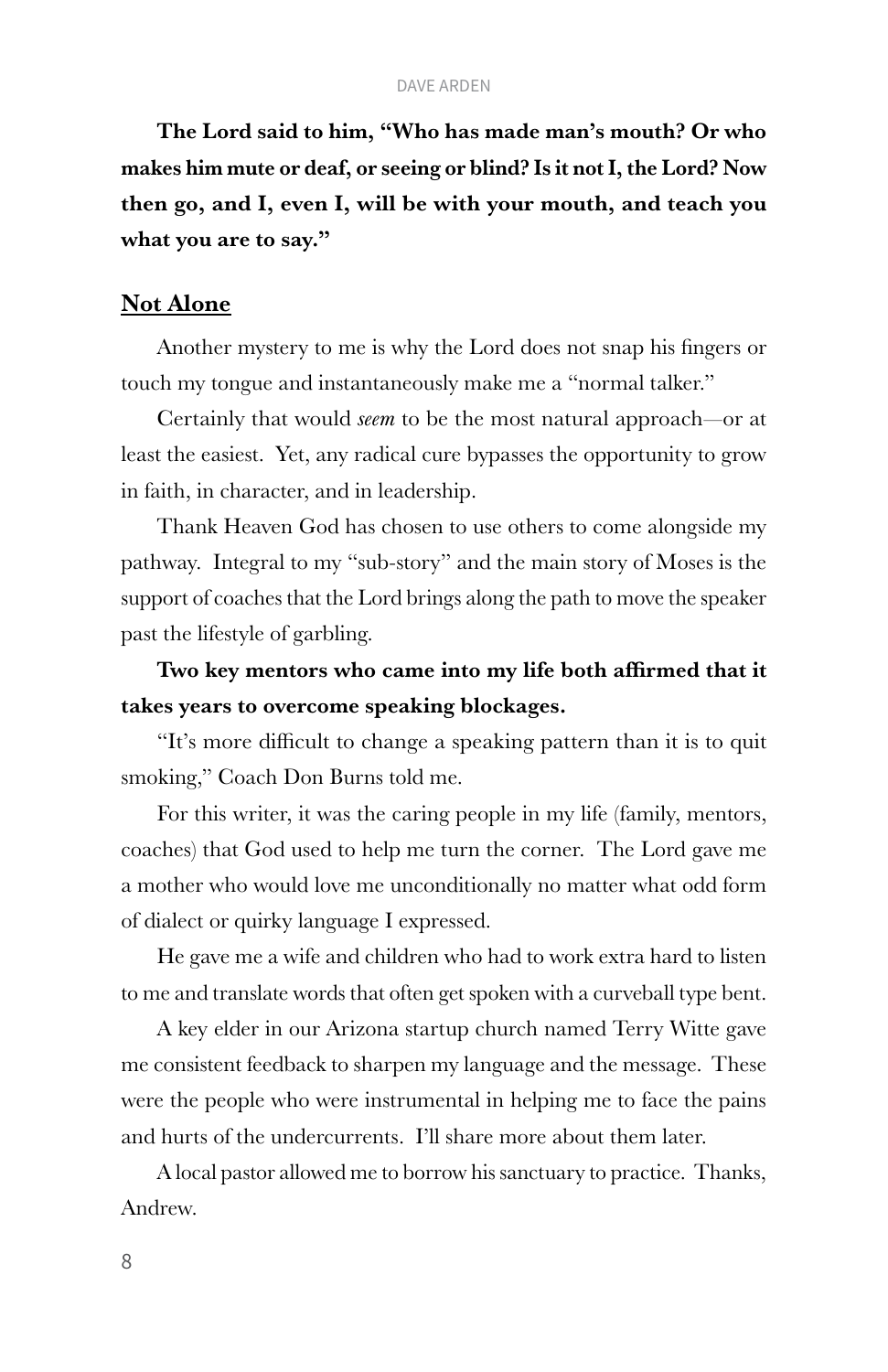#### Facing the Struggle

Facing the struggle was difficult. I had heard the complaints and the criticisms for many years—even decades. If I had a quarter for every time I received barbs over the years, I could take a great vacation somewhere—overseas even.

It was easier to deny that I had any big issue.

It was easier to "kick the can" down the road.

It was easier to ignore the obvious signs.

#### Then. The time finally came for a true change.

These positive influencers, Don and Terry, reached out to me and offered me hope. They offered me their unconditional support; they provided what no others had previously given—the vision of a different world for me to connect deeper in speaking and relationships. Just as importantly, the Lord used them to provide the onramp and pathway to get there.

Thereafter, by God's grace, and through His Spirit, the changes gradually came. We spent several months working on slowing down the pace and interjecting more strategic pausing. More and more people responded positively.

"You don't talk as funny as you used to," a trusted friend told me in 2013.

During the two year period between 2013 and 2015 I heard more positive feedback than I had heard in the 17 years of previous teaching ministry.

The Lord used my new teaching approach to build faith and to influence others.

My only regret is that I waited so long to face this struggle.

*Could God be bringing this book into your life at just the right time to help you move past your fears and insecurities? Are there people in your life right now who will lovingly listen and help give you feedback?*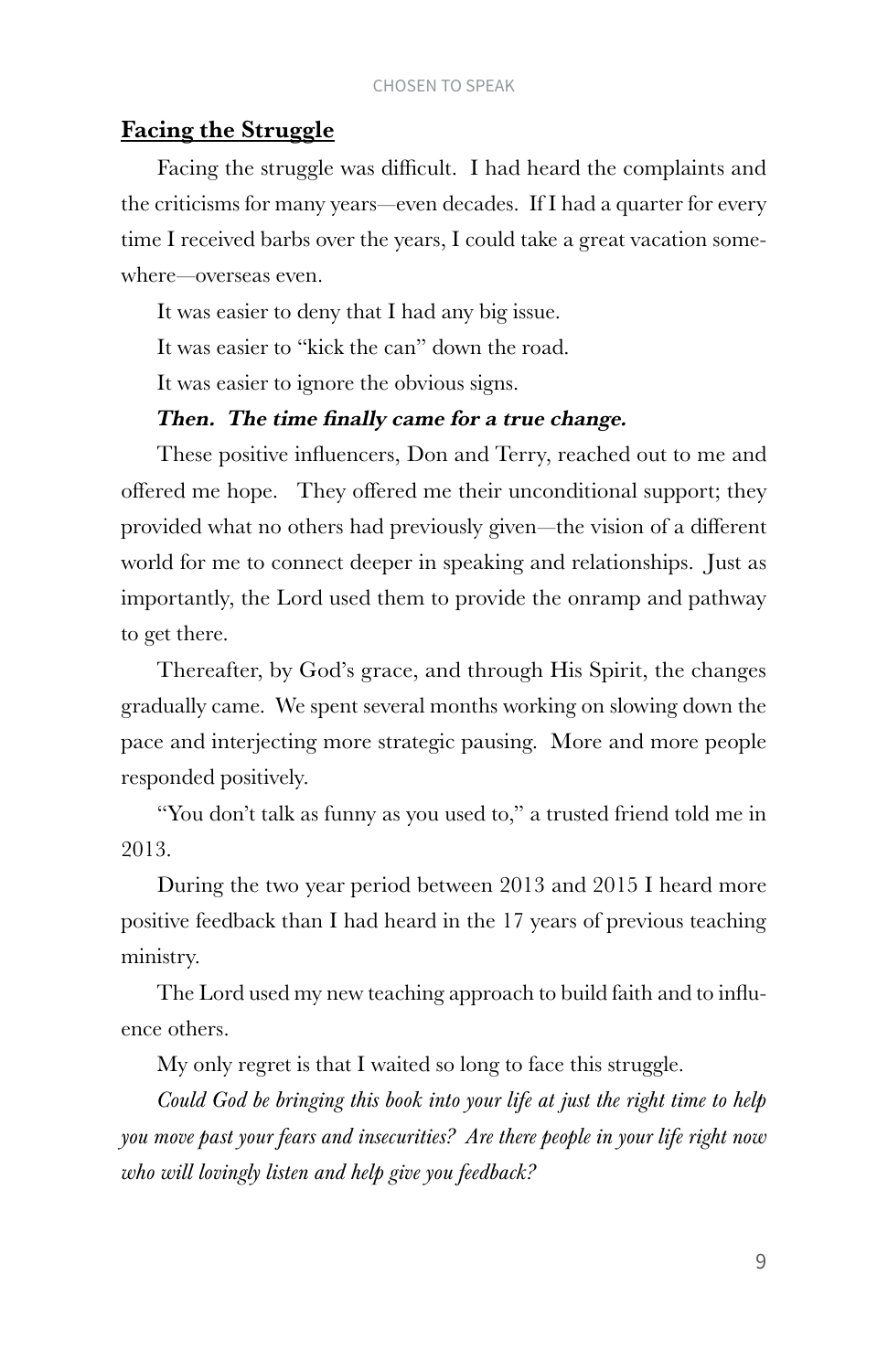#### What's the Win?

What's the Win?

Literally, what are the best objectives to accomplish?

#### For starters, the Win is to overcome the speaking obstacles that can be changed and accept those speaking limitations that cannot be altered.

Discernment is vital in knowing how best to move forward. This book contains no magic, nor is this a "quick fix" to addressing the deep waters that influence speaking. However, the goal is to put you into a position to speak during a wedding or funeral. This could also be a testimony at your church. For the future business leader, the win is to give a short sales presentation with confidence. The main objective is to get a win under your belt and STEP UP with the confidence to move forward.

Along this journey, there will be some "character tests" and "leadership tests" that will come to frustrate and greatly annoy "the Rambler" in you. In order to learn from these barriers it is imperative that the student work through these obstacles. The ultimate win is to develop and to mature past them. In following this journey, our prayer is that your leadership will deepen and grow stronger.

Another win is to develop the friends and relationships along the way that will help you grow and thrive. My prayer is that you'll connect more deeply with others and even connect deeper with God.

The Lord already knows your sputtering speaking practices. Nevertheless, He still cares about you immensely. I care greatly too. I have been there. I know how these struggles undermine confidence.

Along this pathway, another Win is to give you the vision to articulate to others how you can bring freedom to the brokenness in your own community. Walking alongside Moses—who encountered great obstacles in freeing a nation—we experience our own burden to overcome the "local bondage" in our own cities. We will go into this concept in later chapters.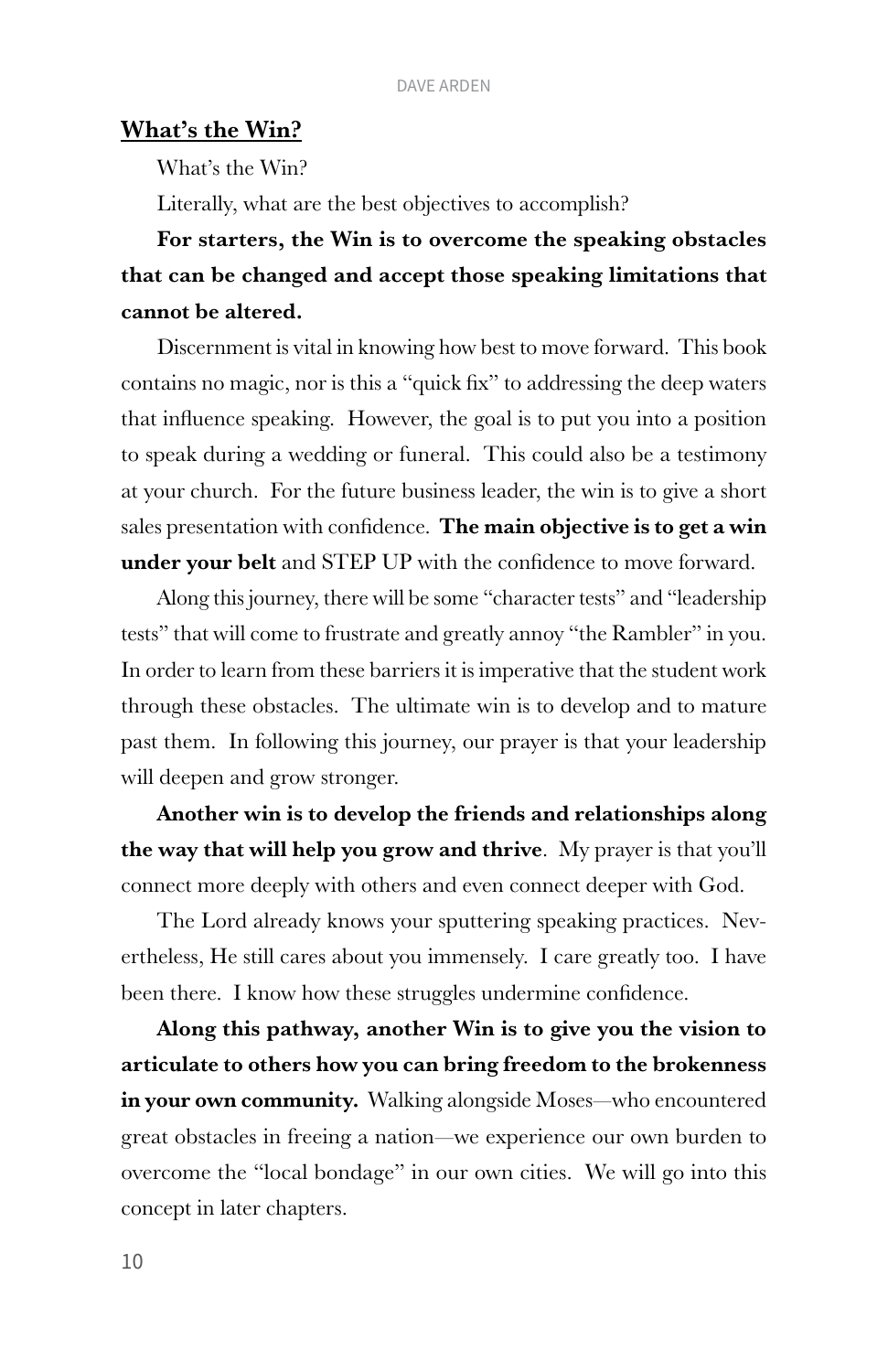What is difficult to measure right now is this: The more you expand your speaking influence, the greater the impact that is made to those lives around you. The smooth rock you throw in the wide lake will ripple out through the years.

#### Communication and Fulfillment

The goal of growing in communication is not merely to better connect with others, but in so doing to deepen relationships, belonging, and fulfillment.

The stronger the communication the stronger the relationship and the deeper the fulfillment.

For so many years I struggled for intimacy (with God and others) and therefore struggled to overcome aloneness and find the deep waters of fulfilling relationships.

There's been no greater joy and contentment than to rest in the abiding love of Christ.

Jesus put it this way:

#### These things I have spoken to you so that My joy may be in you, and that your joy may be made full. (John 15:11)

This love and joy comes from close relationships. And, when there are close relationships, there is potential to create meaningful and constructive life changes. That's powerful, my soon-to-be-transformed reader!!

#### When You're Ready for a Change

Do you struggle with confidence in speaking to groups? Have you been rambling through life without clear goals and direction? Do you verbally or emotionally struggle to find your rhythm? Do you struggle to live out the dreams God has called you to because of chronic limitations or communication obstacles?

*Do you bury your feelings deep enough that a treasure hunter would be baffled?*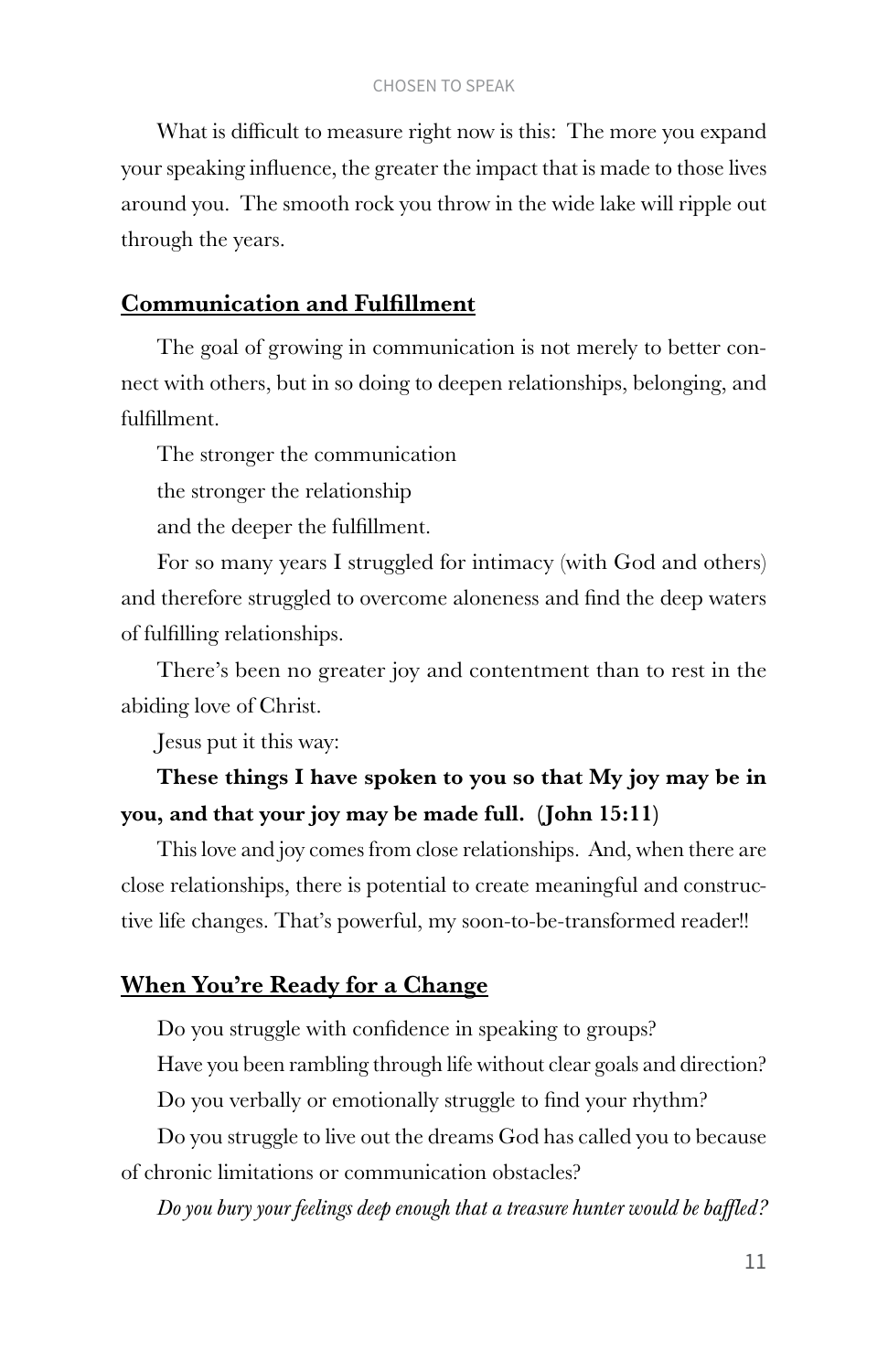#### *Does your community need a strong advocate and a voice for change?*

#### If you answered yes to any of these questions, this book is for you.

Opening up our hearts to the truth about who we are inside may sound like a dangerous plan, but it is far more dangerous to ignore these signs and minimize the struggles we face.

Change can happen, by Faith. Faith changes things. His Spirit draws near.

#### For nothing will be impossible with God. (Luke 1:37)

The cost of maintaining the status quo is also incredibly high. Camping long term in a cone of silent isolation keeps us from being fruitful and influencing others. One day we will "wake up" ten years from now and find we have not moved an inch.

It does not always have to be this way.

I believe in you. I really do.

It's time to move ahead. This is the very day to start fresh.

Let. This. Be. Just. The. Beginning.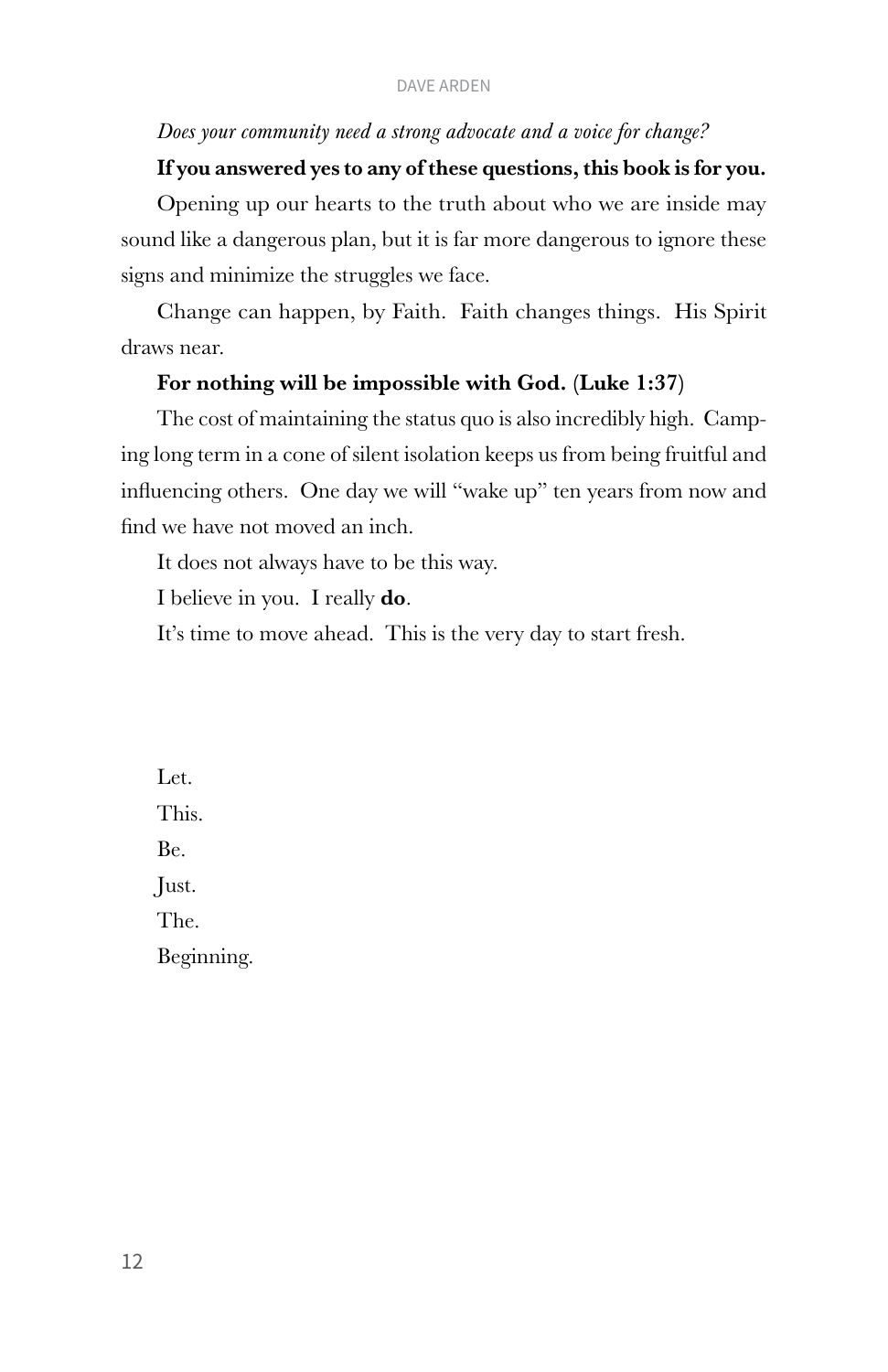#### Practical Notes:

Each chapter in this book will close with some coaching questions. If you want to move forward and walk through the process of strengthening skills, you will need a coach, mentor or friend to help ask key questions.

#### Questions for this session:

(To be shared with a coach or a friend.)

- I. What positives did you find in this chapter? What challenged you?
- II. What struggles have you faced in the past when speaking in public?
- III. What will motivate you to push forward even when this journey gets difficult?
- IV. What is the "Win" to keep moving forward to gain confidence in speaking? (Examples: give a business presentation, speak at a wedding/funeral, strengthen your ability to teach, teach a Bible study, sing in public.)
- V. What are your strengths right now as a public speaker?
- VI. What weaknesses and growth opportunities do you have as a speaker?
- VII.How would you define a "leader", and what dreams could you fulfill with a stronger voice?

#### Speaking Exercise:

What's your name and why are you interested in Ramblers United? Confidence assertion (speak to yourself):

*"Though I struggle to be heard and to be understood, my life has purpose. I am not on this earth by accident but have been given a higher purpose. My life has value in spite of those who have criticized me or undermined me. The Hand of the Heavenly Father is not finished with me yet."*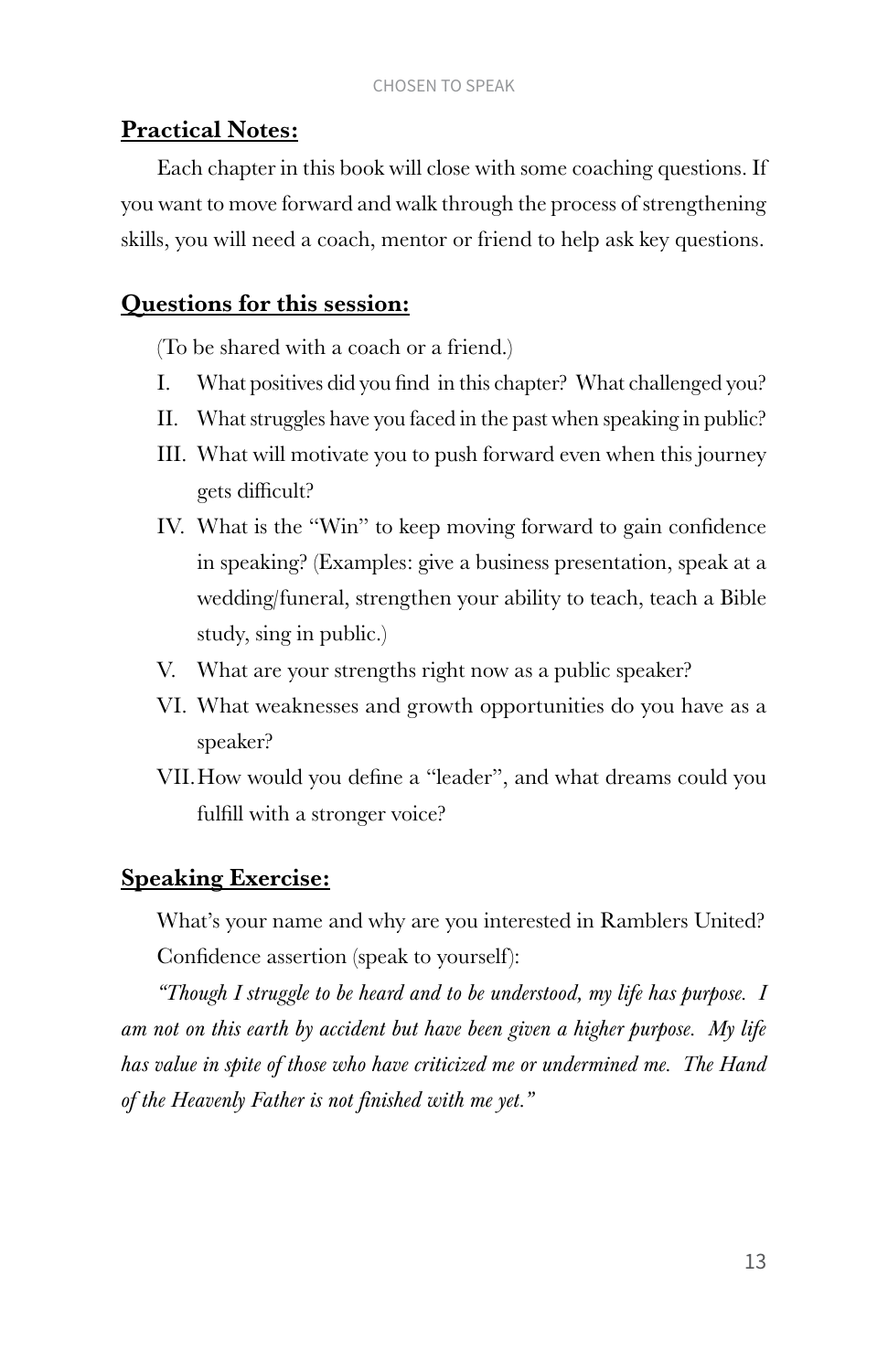Paul puts it this way:

[M]y message and my preaching were not in persuasive words of wisdom, but in demonstration of the Spirit and of power, so that your faith would not rest on the wisdom of men, but on the power of God. (1 Corinthians 2:3–4)

#### Disclaimer: What if I have learning disabilities?

Extra special attention and guidance needs to be part of preparation for anyone with learning disabilities. If you struggle to communicate basic words, extra guidance is going to be necessary. There are some difficult scenarios this book will not address.